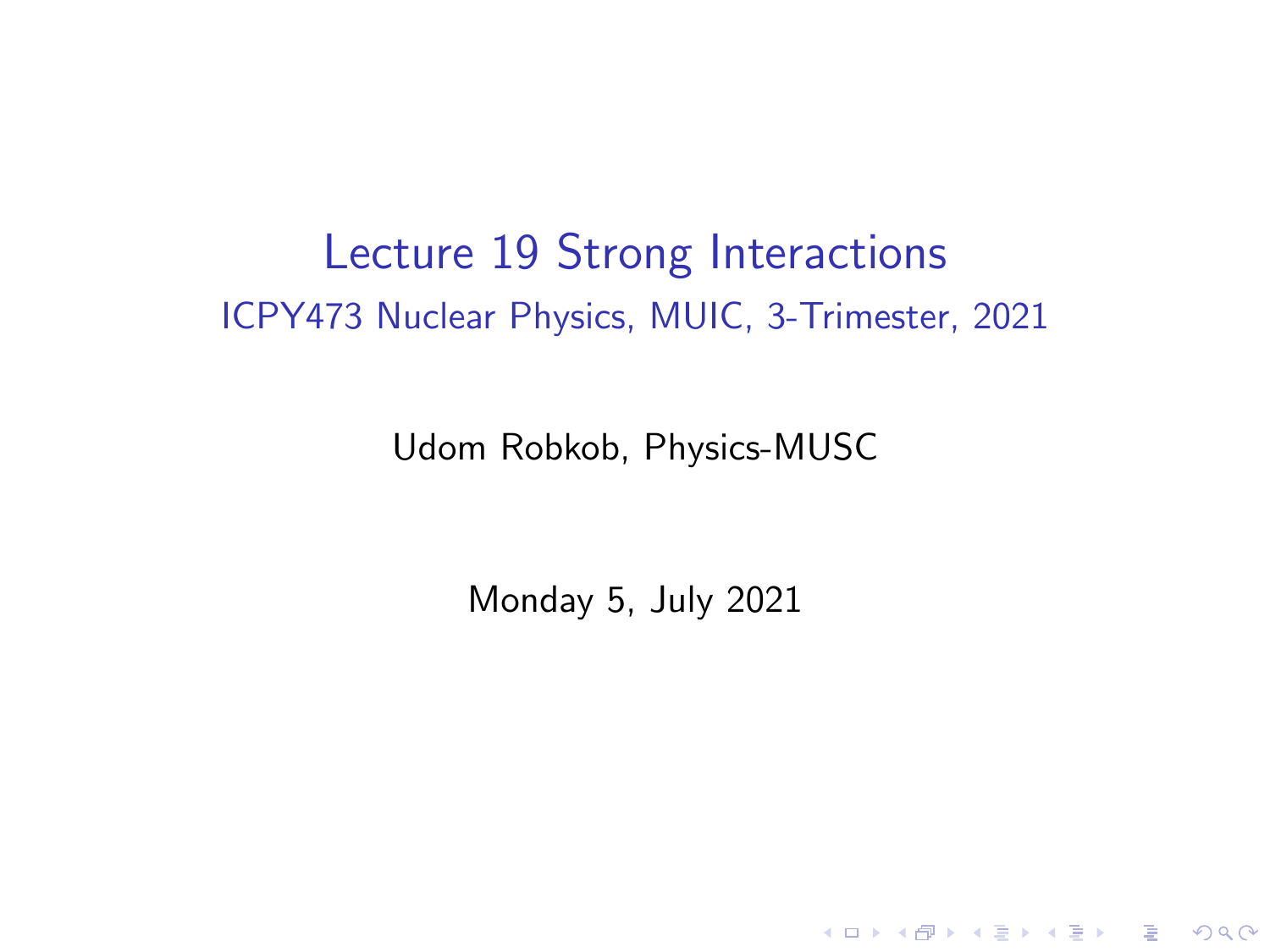# Today Topics

 $\triangleright$  Quantum chromodynamics of quark interaction

K ロ ▶ K 個 ▶ K 할 ▶ K 할 ▶ 이 할 → 9 Q Q →

- $\blacktriangleright$  Asymptotic freedom
- $\blacktriangleright$  Elementary interactions of hadrons
- $\blacktriangleright$  Relativistic heavy ion collisions or RHICs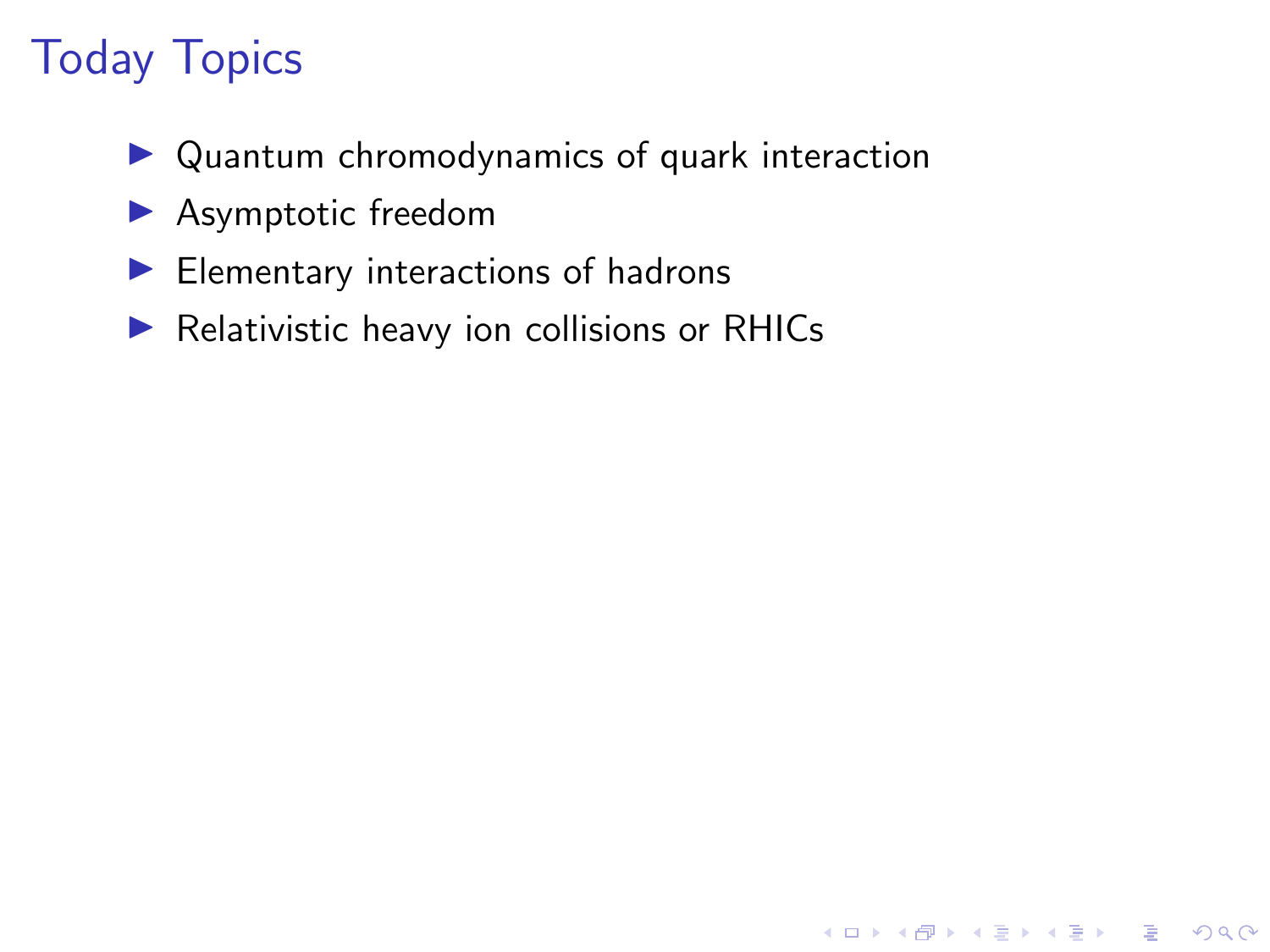## Quantum Chromodynamics of Quark Interaction

 $\#$  Hadrons are baryons (fermions) and mesons (bosons), where baryon is  $qqq$ -state, while meson is  $q\bar{q}$ -state  $#$  Quark appear in 6 flavors and grouped to be three generations, i.e.,  $(u,d)$ ,  $(c,s)$  and  $(t,b)$  $\#$  Quarks get birth with color degrees of freedom (RBG), in order to overcome Pauli's exclusion principle for 3-quark state of baryon, and observed particles in nature must appear in white or colorless  $#$  Quantum mechanically, quark is represented by *color triplet*, and have  $SU(3)_C$  color symmetry, or invariant under SU(3) gauge transformation (number of symmetric states is 8, the octet model)  $#$  Quarks are spin 1/2 fermions, so that they must have SU(2) spin symmetry, up-spin quark and down-spin quark are the same quark (with exactly the same mass) # Quarks have electric charge  $+2/3$  (u,c,t) and  $-1/3$  (d,s,b) in unit of electric charge  $e$ , so that they also have  $U(1)$  symmetry of

complex phase transformation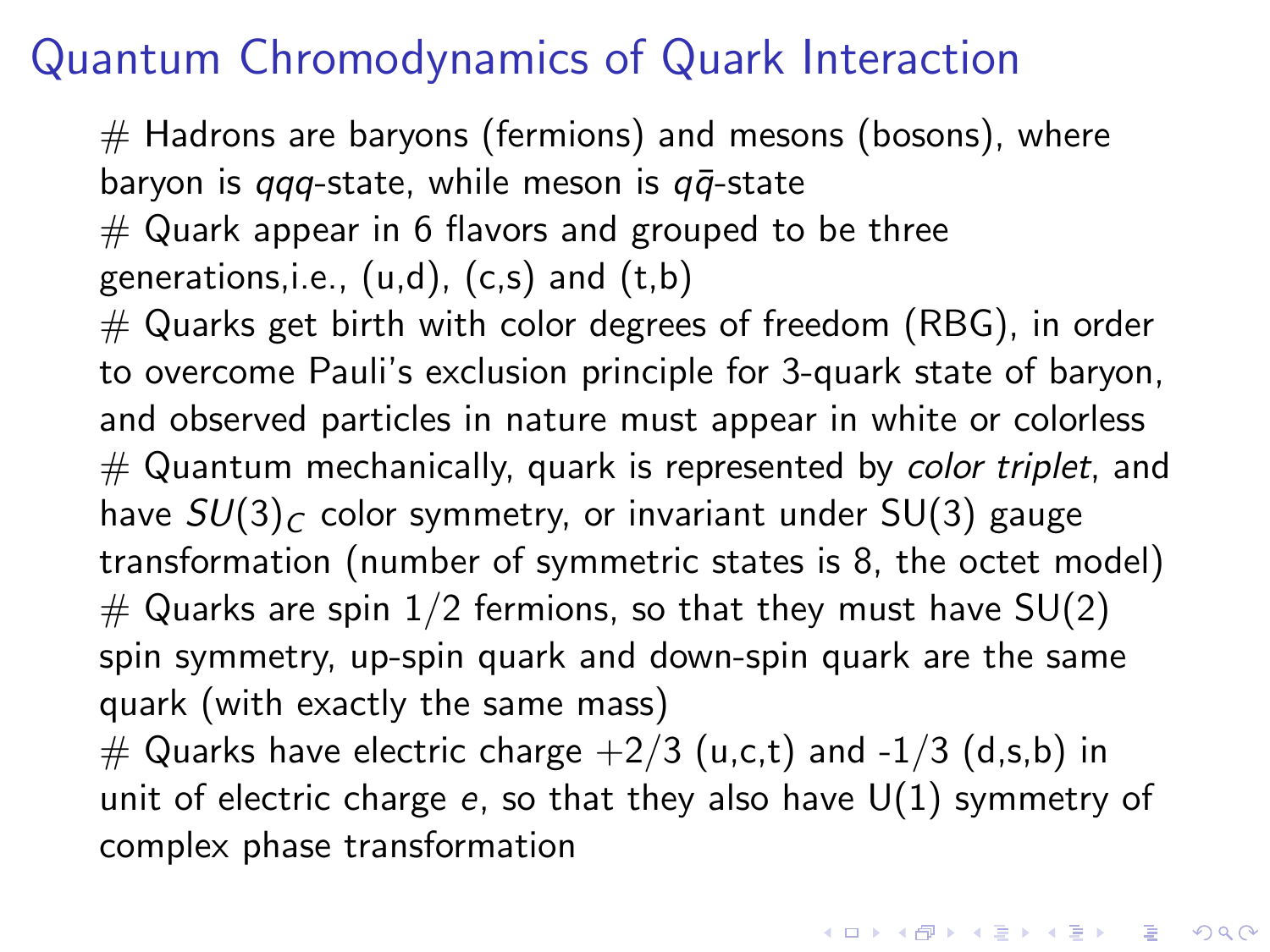Gauge field with SU(3) gauge symmetry is called Yang-Mills (YM) field, it is non-abelian gauge field Gluon is quantum particle of non-abelian gauge field (YM), and being bicolor

$$
A_{\mu} = A_{\mu}^{a} = t^{a}, a = 1, 2, ..., 8
$$

$$
F_{\mu\nu} = \partial_{\mu}A_{\nu} - \partial_{\nu}A_{\mu} - ig_{c}[A_{\mu}, A_{\nu}] = F_{\mu\nu}^{a}t^{a}
$$

$$
F_{\mu\nu}^{a} = \partial_{\mu}A_{\nu}^{a} - \partial_{\nu}A_{\mu}^{a} + g_{c}f^{abc}A_{\mu}^{b}A_{\nu}^{c}
$$

After we have used the su(3) algebra  $[t^a,t^b]=i f^{abc} t^c$ . Gluon Lagrangian is

$$
\mathcal{L}_{gluon} = -\frac{1}{4} F_{\mu}^{a} F^{a,\mu\nu} = -\frac{1}{2} \partial_{\mu} A_{\nu}^{a} (\partial^{\mu} A^{a,\nu} - \partial^{\nu} A^{a,\mu})
$$

$$
-\frac{1}{2} g_{c} f^{abc} A_{\mu}^{b} A_{\nu}^{c} (\partial^{\mu} A^{a,\nu} - \partial^{\nu} A^{a,\mu})
$$

$$
+\frac{1}{4} g_{c}^{2} f^{xab} f^{xcd} A_{\mu}^{b} A_{\nu}^{b} A^{c,\mu} A^{d,\nu}
$$

$$
= \underbrace{\mathcal{L}_{ggg}}_{kinetic} + \underbrace{\mathcal{L}_{ggg} + \mathcal{L}_{ggggg}}_{self-coupling}
$$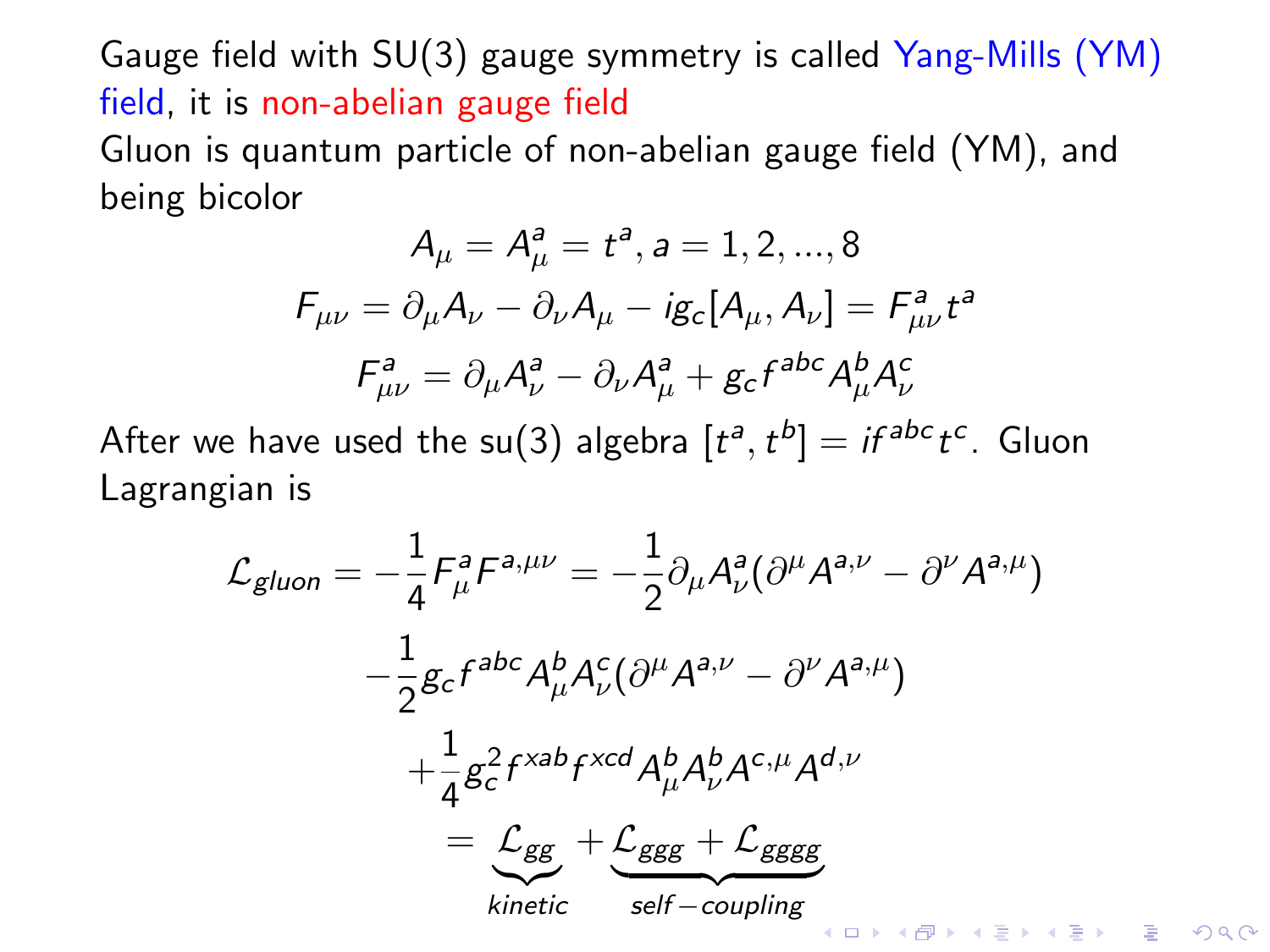QCD Lagrangian

$$
\mathcal{L}_{qcd} = \sum_{i,j} \bar{\psi}^i (i\gamma^\mu D_\mu - m)_{ij} \psi^j + \mathcal{L}_{gluon}
$$

$$
D_{\mu} = \partial_{\mu} - ig_c A_{\mu}^{a} t^{a}; \ i, j = R, G, B
$$

QCD Feynman diagrams

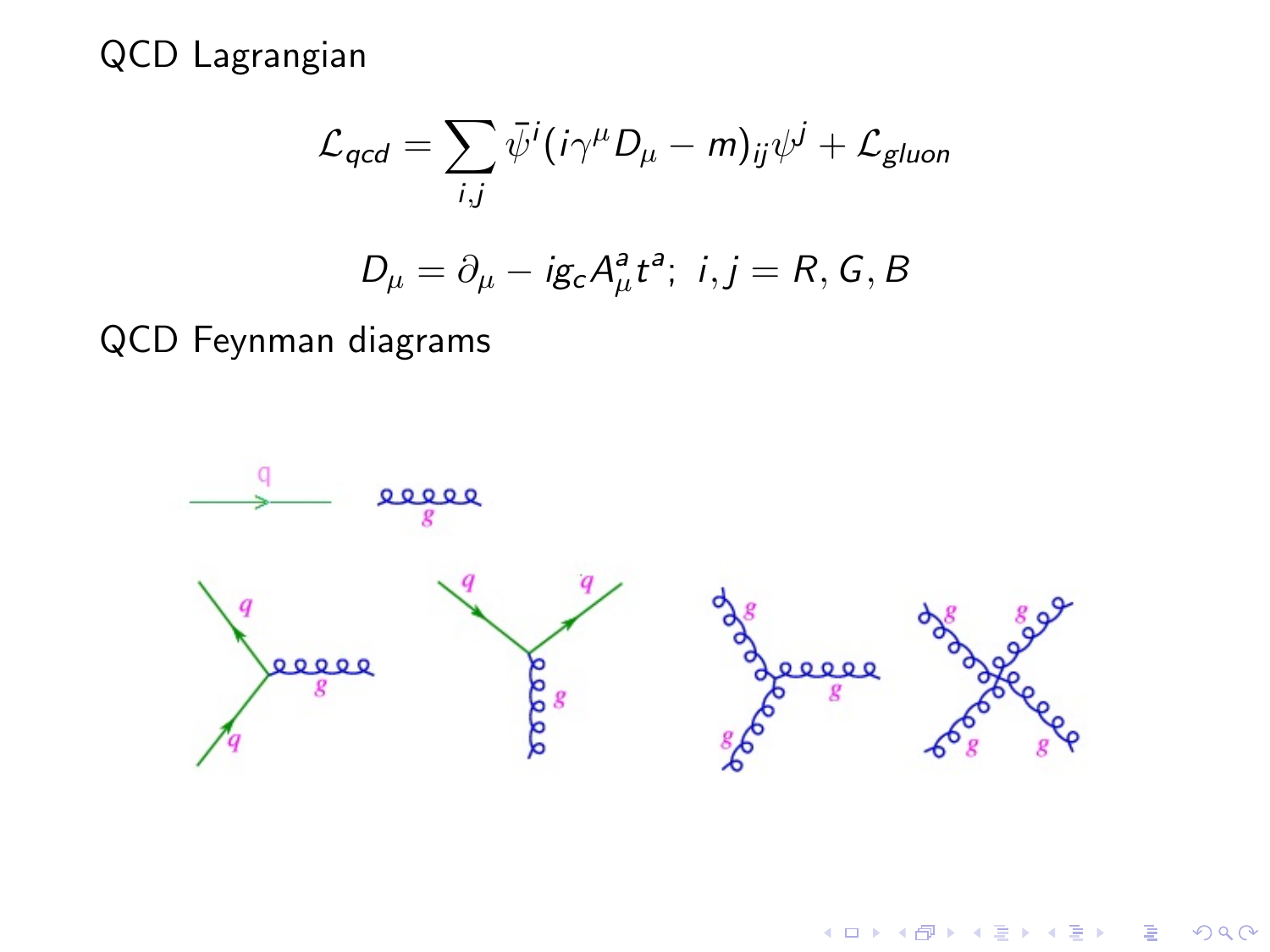## Elementary QCD processes

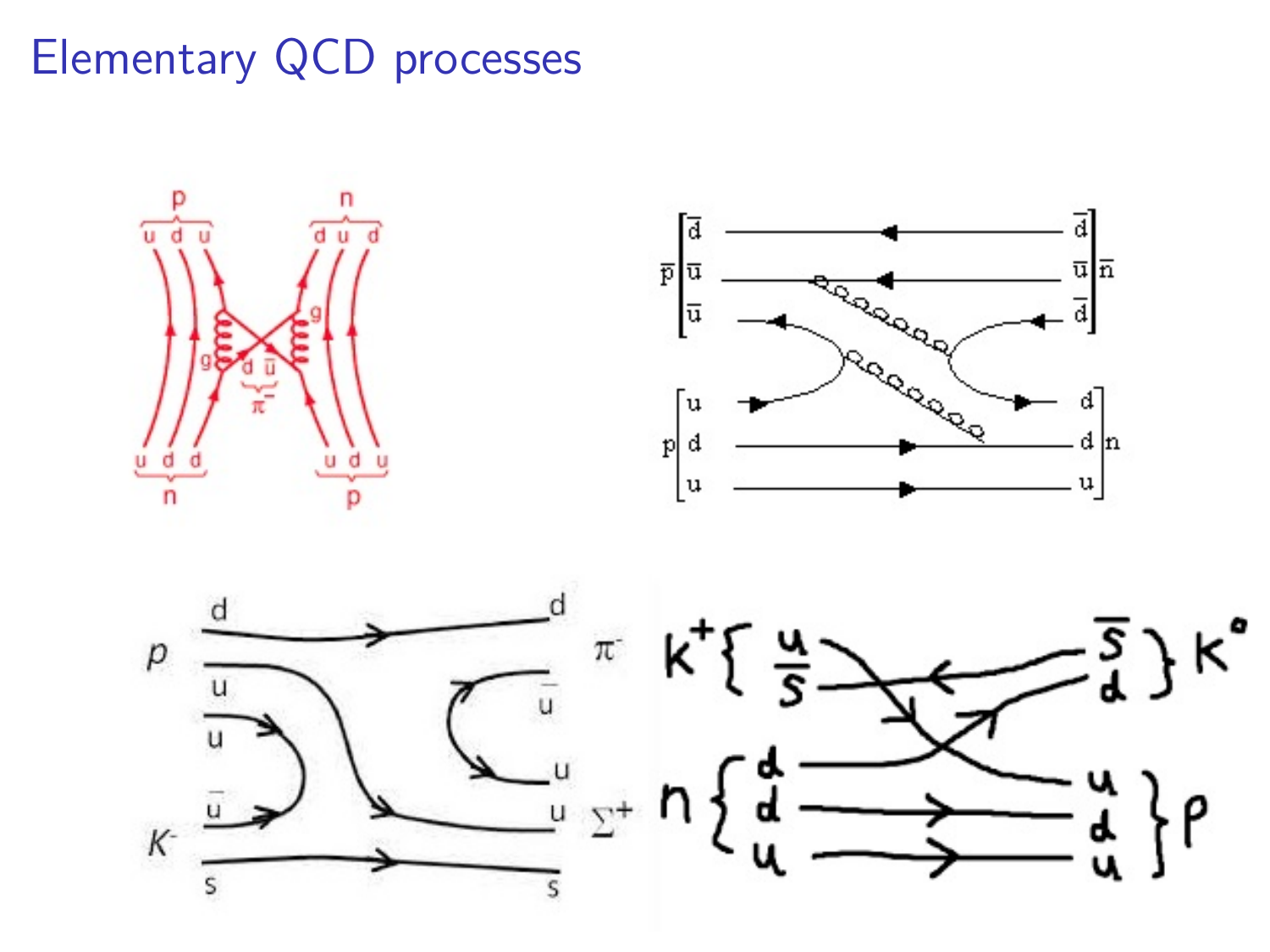Color flow diagrams

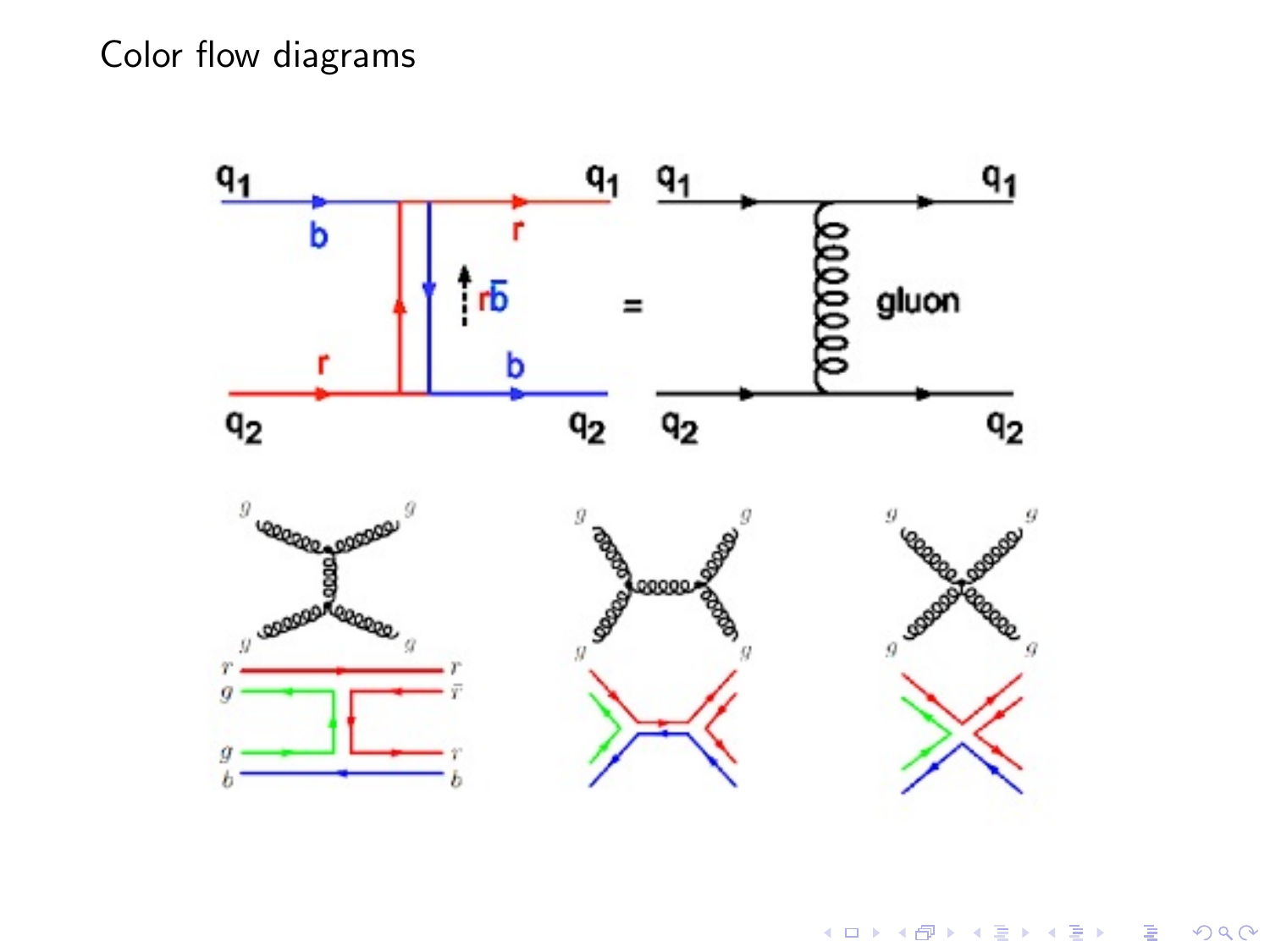### Asymptotic Freedom

Gluon self-energy from self-coupling



Asymptotic freedom



 $4$  ロ )  $4$  何 )  $4$  ミ )  $4$   $3$  )

 $\mathbb{B}$ 

 $299$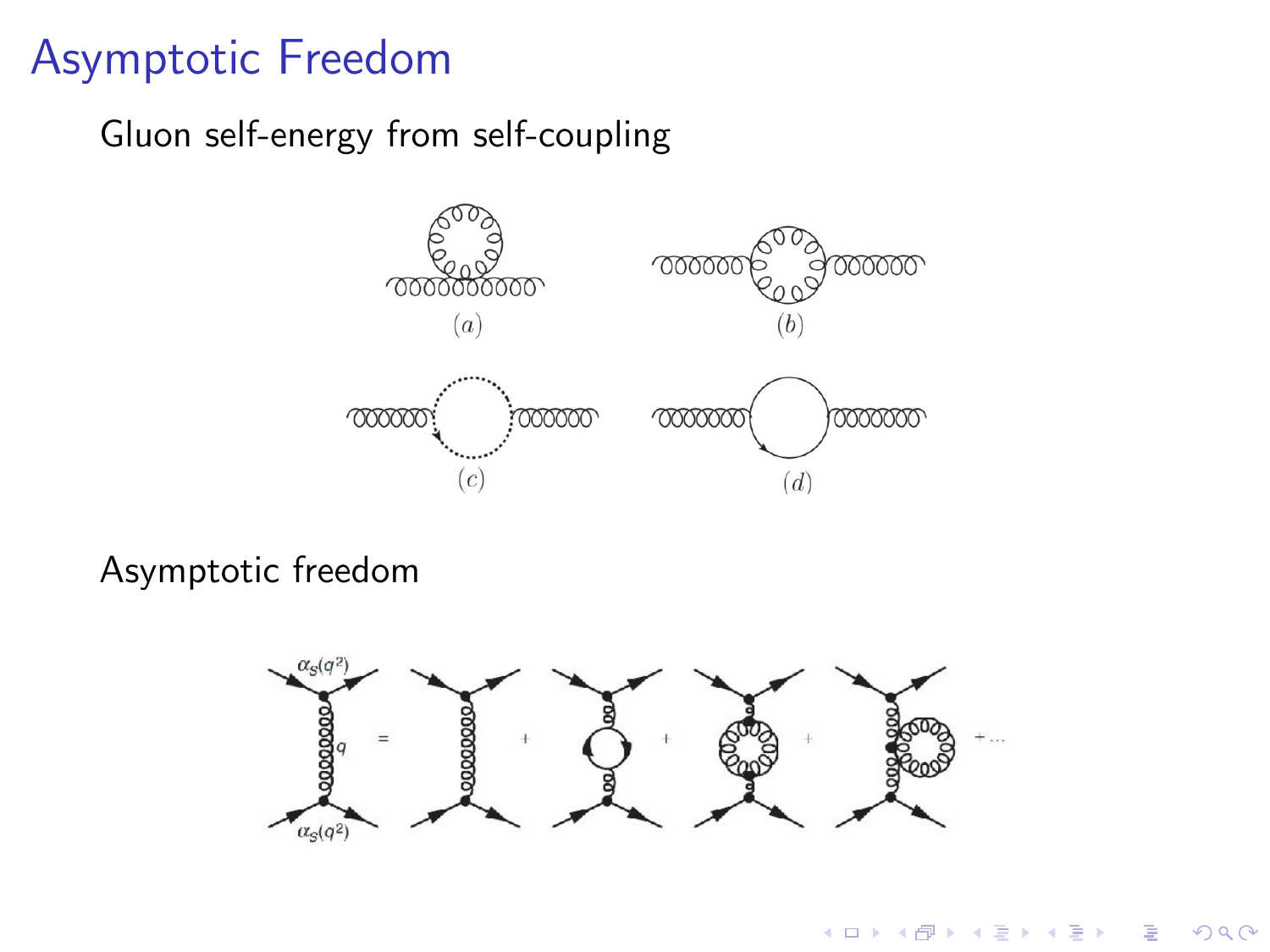#### Growing of color charge



K ロ ▶ K 레 ▶ K 코 ▶ K 코 ▶ 『코 │ ◆ 9 Q Q ↓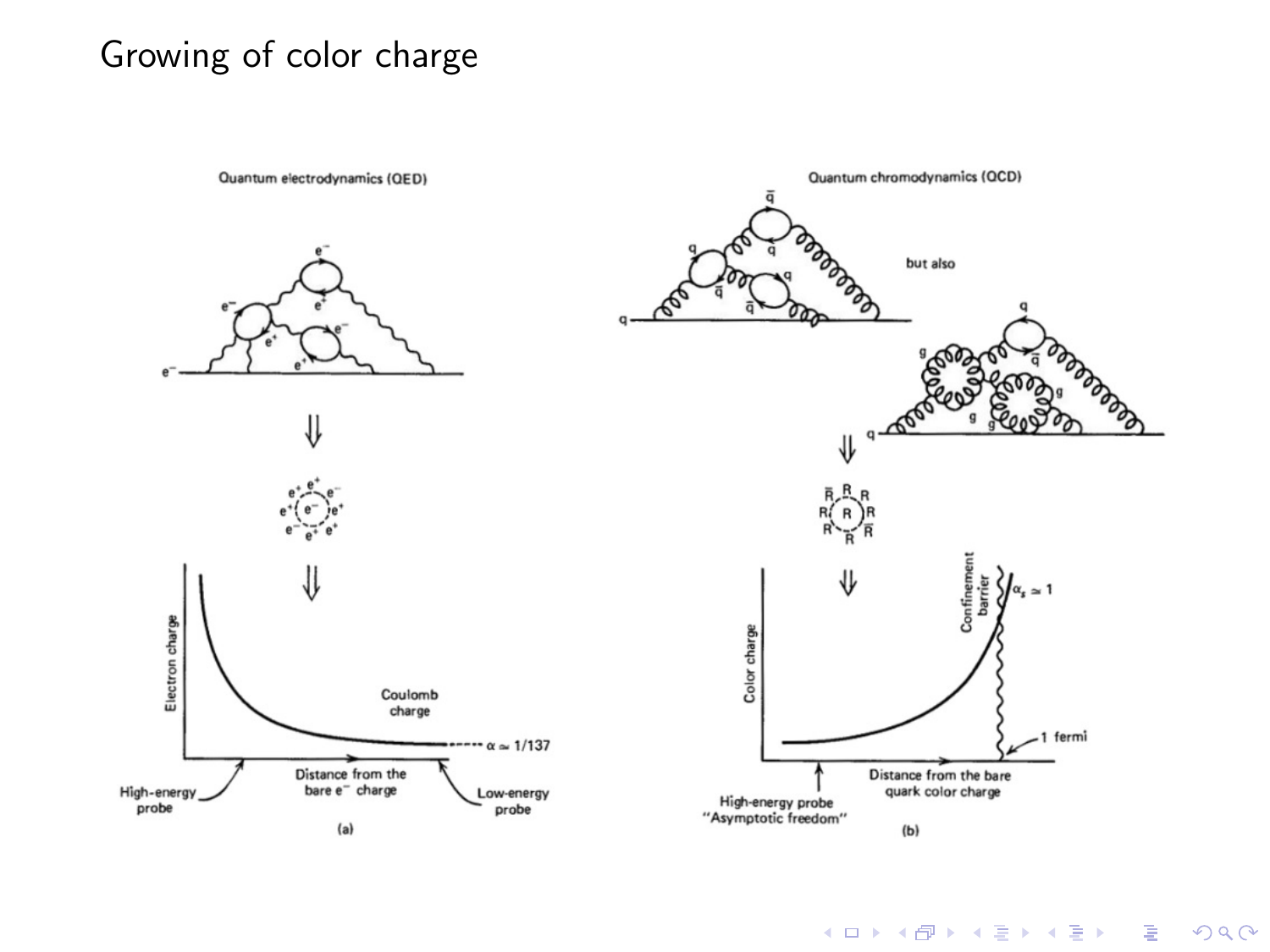# RHICs

Relativistic heavy ions collisions



イロト 不優 トイミト イヨト 一番  $2990$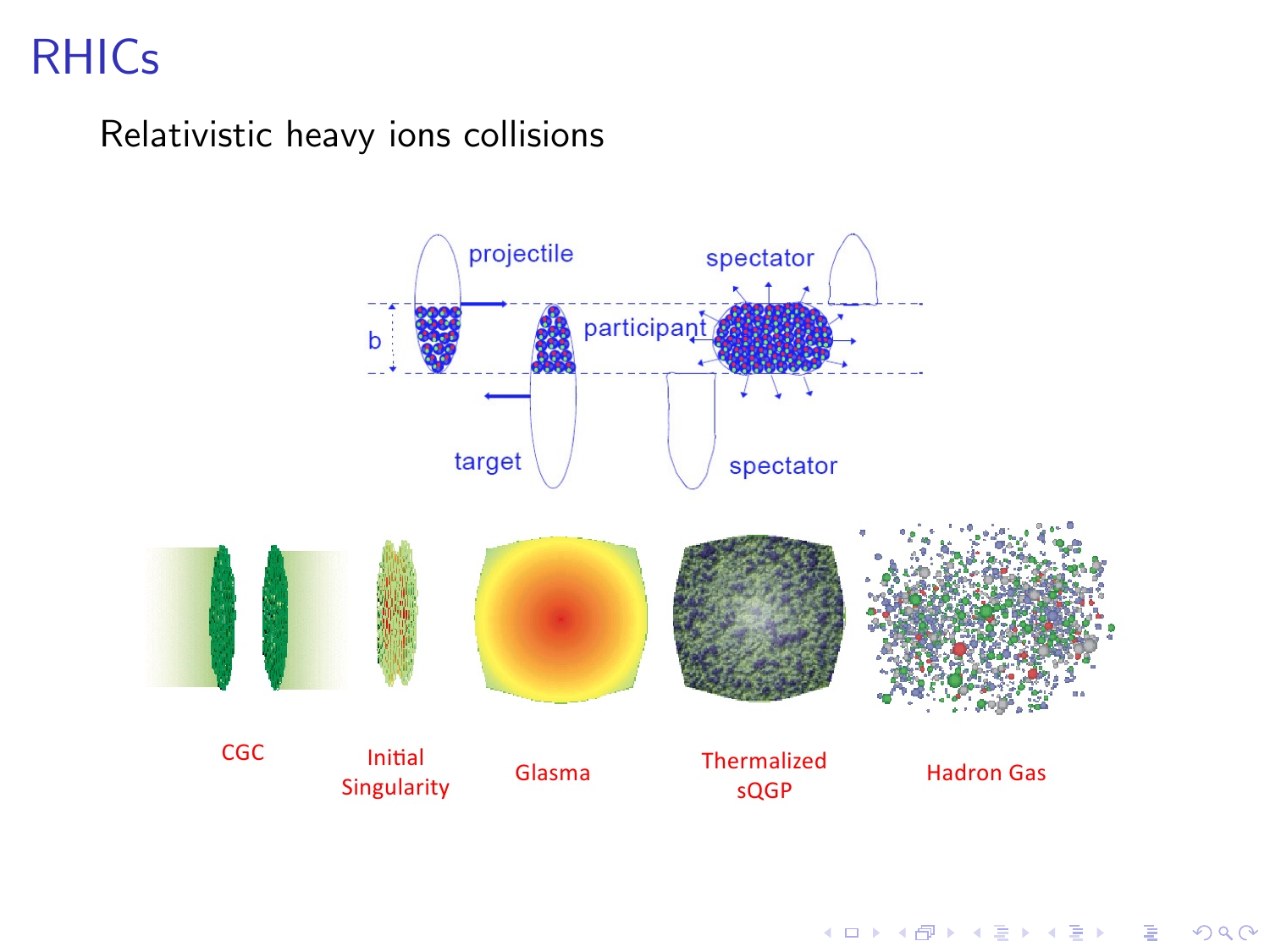#### More figure on RHICs



K ロ ▶ K 個 ▶ K 할 ▶ K 할 ▶ 이 할 → 9 Q Q →